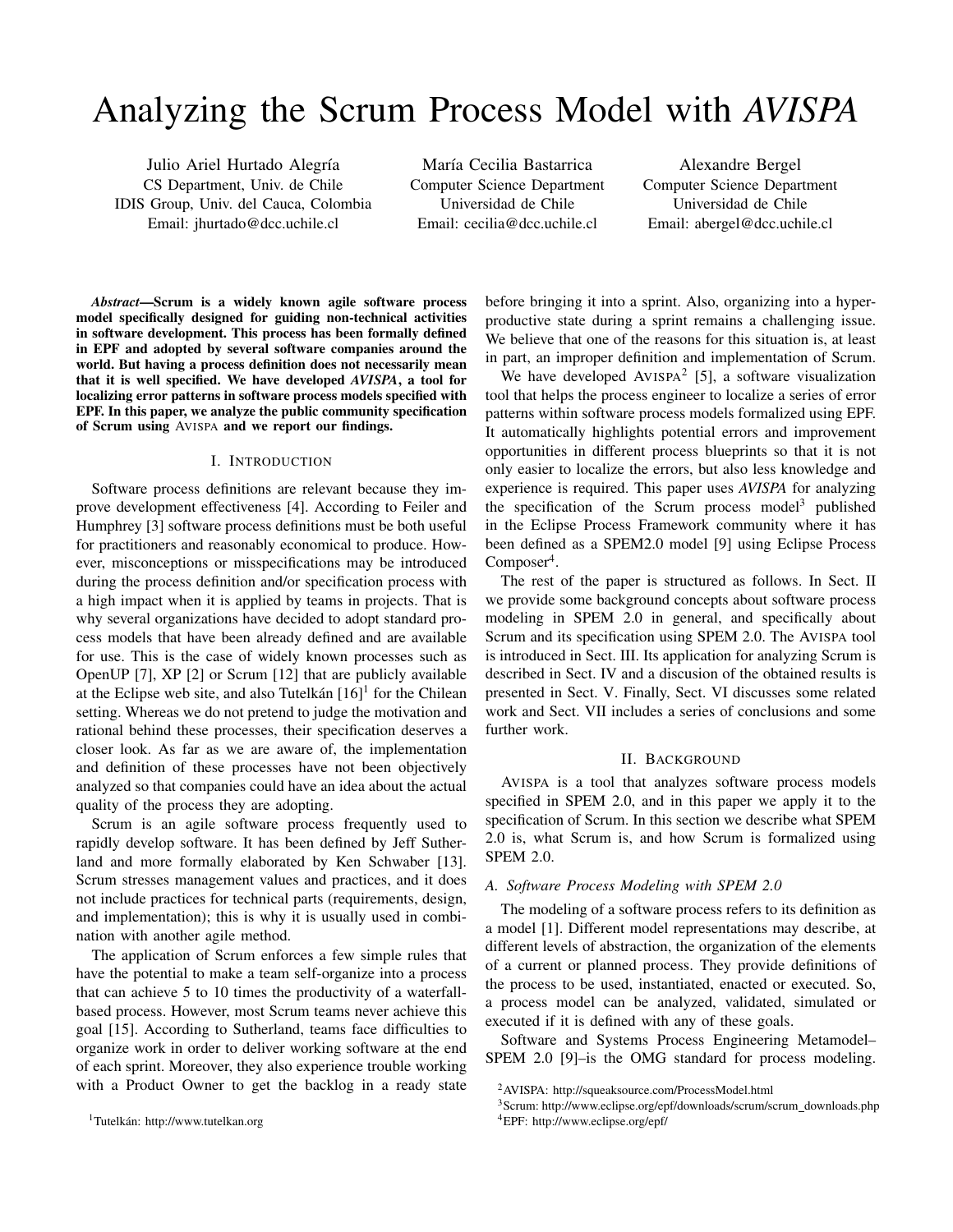

Fig. 1. Scrum Process Model

SPEM provides a standardized and managed representation of method libraries in order to allow reuse of method content. It aims to support development practitioners in defining a knowledge base for software development.

The SPEM 2.0 metamodel separates reusable method contents and their application in specific processes to promote reusability. Method content provides step-by-step explanations, describing how specific development goals are achieved independently of the placement of these steps within a development lifecycle. Processes take these method content elements and relate them into partially-ordered sequences that are customized to specific types of projects.

SPEM 2.0 is structured in seven packages:

Core Package contains classes and abstractions that build the basis for all other packages.

Process Structure Package defines the basis for defining process models as a breakdown of nested Activities with the related performing Roles, as well as input/output Work Products

Process Behavior Package extends the static structures of the process models with externally defined behavioral models, e.g. UML state and activity diagrams.

Managed Content Package introduces concepts for managing content of development processes documented and managed as natural language descriptions. These concepts can either be used as standalone or in combination with process structure concepts.

Method Content Package adds concepts for defining life cycles and process independent reusable method content elements that provide a basis of documented knowledge of software development methods, techniques, and concrete realizations of best practices. Method content describes how to

achieve fine-grain development goals, by which roles, with which resources and results, independently of the placement of these elements within a specific development lifecycle. The basic concepts are Rol, Task, WorkProduct and Guidance.

Process with Methods Package facilitates integrating processes defined with Process Structure with instances of Method Content. Whereas Method Content defines fundamental methods and techniques for software development, processes place these methods and techniques into the context of a lifecycle model. Method Plug-in Package introduces concepts for

designing and managing maintainable, reusable, and configurable libraries of method content and processes. The concepts introduced in this package allow arranging different parts of such a library based on different layers of concern.

#### *B. The Scrum Development Process*

Scrum is an agile software development method that is based on the idea that software processes are incompletely defined. So, Scrum assumes that the analysis, design, and development processes are inherently unpredictable. A control mechanism is used to manage this unpredictability and control the corresponding risk improving the process flexibility, responsiveness, and reliability [13]. Scrum is not a process or a technique for building products; it is rather a rule based framework where various processes and techniques may be applied. The goal of Scrum is to achieve the major efficacy in applying development practices while providing a framework where complex products can be developed [14].

The Scrum framework is formed by a set Scrum teams, time-boxes, artifacts and rules, as shown in Fig. 1.

Scrum teams are designed to maximize flexibility and productivity; Scrum teams are self-organizing and crossfunctional, and they work in iterations. Each Scrum team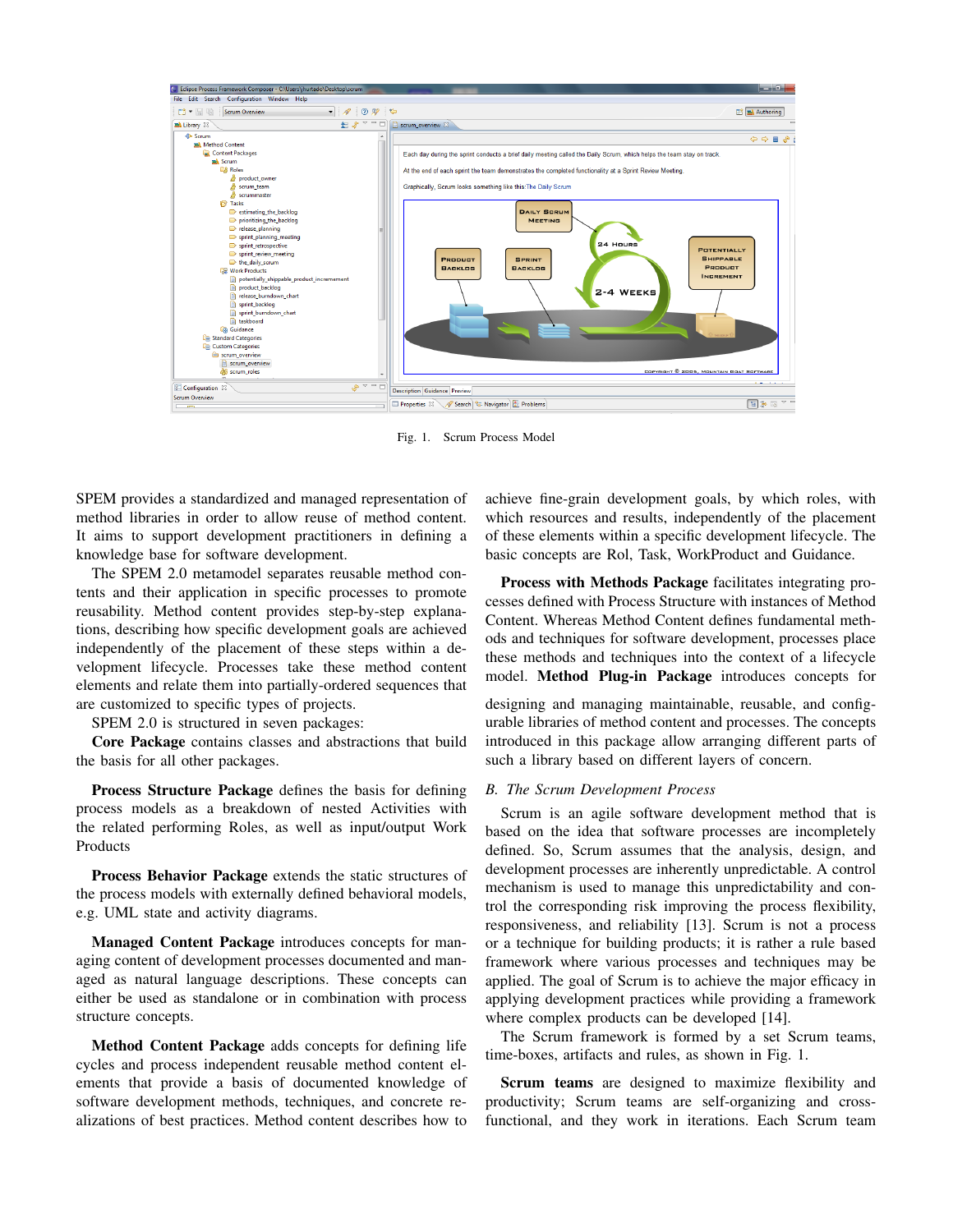has three roles: the Scrum Master, who is responsible for ensuring that the process is understood and followed; the Product Owner, who is responsible for maximizing the value of the work that the Scrum Team does; and the Team, which does the work. The Team is formed by developers with all the skills required to transform the Product Owner's requirements into a potentially releasable piece of the product by the end of the Sprint.

The time-boxed elements are the release of the Planning Meeting, the Sprint Planning meeting, the Sprint, the Daily Scrum, the Sprint Review, and the Sprint Retrospective. Scrum employs time boxes to create regularity. The focus of Scrum is a Sprint, which is an iteration of one month or less that is of consistent length throughout a development effort. All Sprints use the same Scrum framework, and all Sprints deliver an increment of the final product that is potentially releasable.

Scrum artifacts The Product Backlog is a prioritized list of features required in the product. The Sprint Backlog is a list of tasks to perform in a Sprint, producing an increment of a potentially shippable product from the Product Backlog. A burndown is the measure of remaining Backlog over time. A release burndown measures remaining Product Backlog in the context of a release plan. A Sprint burndown measures remaining Sprint Backlog in the context of a Sprint.

Scrum lifecycle is defined by the Sprint and by three groups of phases: pregame, game and postgame. In the pregame, the planning and architecture phases are performed. In the planning phase a new release is defined according to the current Product Backlog, including an estimative of its schedule and cost. In the architecture phase an architectural and high level design is generated to determine how the backlog items will be implemented. In the game phase, the Sprints are performed. There are multiple, iterative development Sprints that are used to develop the system. In the postgame the Closure phase is performed. The release is prepared including final documentation, pre-release staged testing, and the release itself.

## *C. Scrum Process Model in SPEM 2.0*

The Scrum process model presented by the Eclipse Process Framework Community has been defined as a SPEM 2.0 method plug-in using Eclipse Process Framework. This definition includes roles, work products and tasks, and a set of guidance, and is organized only in method packages and categories as shown in Fig. 2. The process structure has not been defined because, Scrum is inerently incomplete as a process and it is considered as a process framework more than a process itself. As a consequence, the EPF community has defined Scrum lifecycle as a Supporting Material element (a specific Guidance) where it is graphically and textually described. Although, this definition does not include all the phases defined in [13], the Scrum lifecycle could be defined and customized in a Delivery Process by each organization reusing the Scrum plug-in. The method package elements have been defined and linked according to a Scrum description as was presented above. However, the question that still remains is if the method elements will match this or other adapted life cycle. For example, are the tasks outputs and inputs consistent among the tasks within a value flow? These are relevant questions mainly when the model is used for first time, or for comparing or combining with other process models.



Fig. 2. Scrum specified as a SPEM 2.0 model

## III. THE *AVISPA* TOOL

Process model blueprints are graphical representations meant to help process designers to assess the quality of software process models and identify potential anomalies [6]. The essence of these blueprints is to facilitate the comparison between elements using a graph metaphor, composed of nodes and edges. The size of a node or an edge tells us about their relative importance. We have defined three blueprints that help identifying opportunities for improving software process models, each one focusing on a particular process element: roles, tasks and work products, namely ROLE BLUEPRINT, TASK BLUEPRINT, and WORK PRODUCT BLUEPRINT. The approach has been complemented with the *AVISPA* tool (Analysis and VIsualization for Software Process Assessment) [5], a visualization tool built on Mondrian, Moose and Glamour.

This tool imports process models defined in SPEM 2.0 from EPF and automatically produces specialized blueprints where empirically found error patterns are localized. Error patterns are identified structurally as either disconnected elements or elements whose relative size is beyond one standar deviation from the mean. These error patterns have been empirically found to occur frequently in industrial software process model conceptualization and specification. They include: having no guidance associated to certain element, having roles that have too many responsibilities or that do not collaborate with others, tasks that are not specific enough in their specification, work products that are required for too many tasks, and independent subprojects. Table I summarizes these error patterns and briefly describes in which blueprint they can be identified.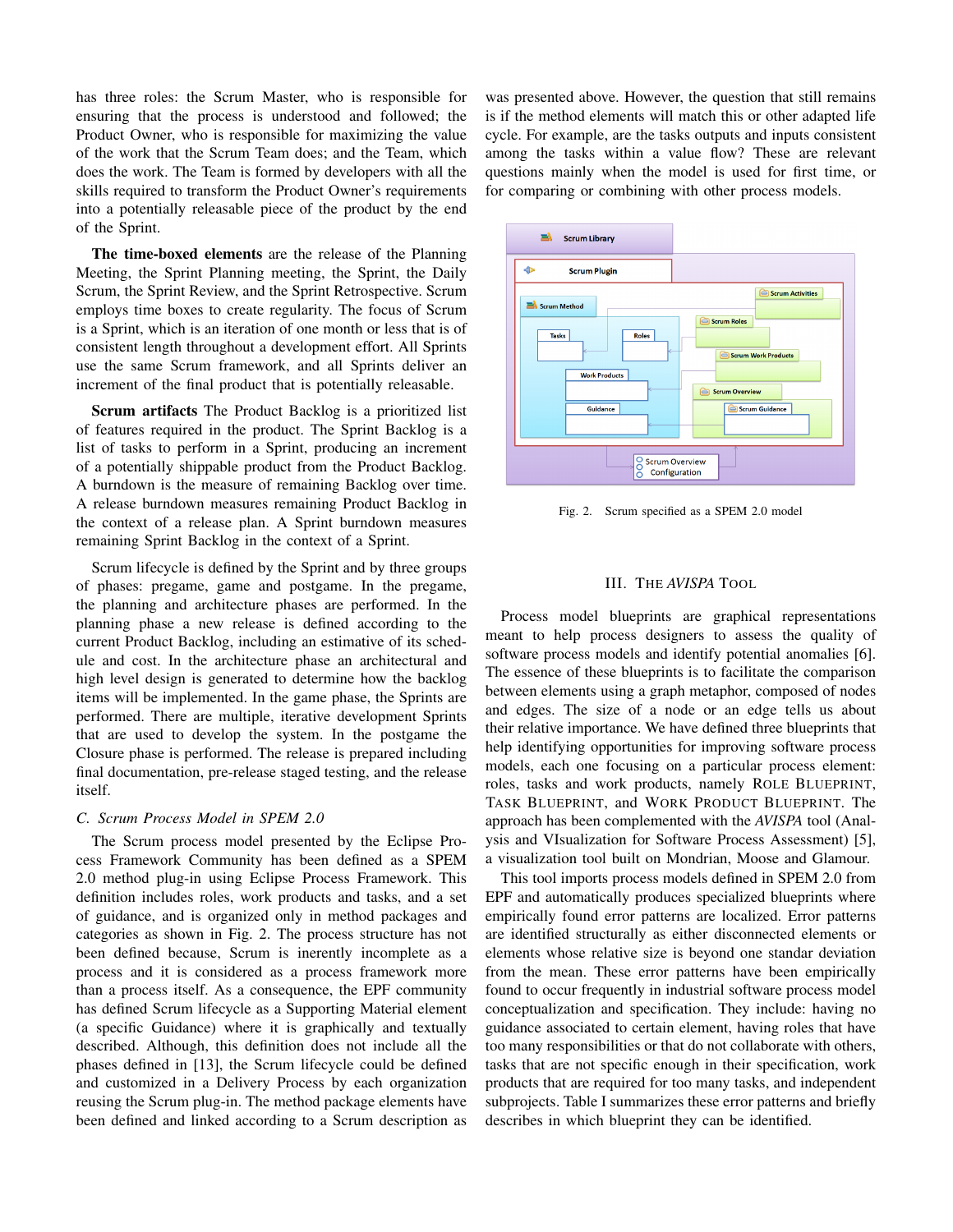| Error pattern           | Description                                | Localization                  | Identification                                           |
|-------------------------|--------------------------------------------|-------------------------------|----------------------------------------------------------|
| No guidance associated  | An element with no guidance associated     | any blueprint                 | A completely white node.                                 |
| Overloaded role         | A role involved in too many tasks.         | <b>ROLE BLUEPRINT</b>         | Nodes over one deviation larger than the mean.           |
| Isolated role           | A role that does not collaborate.          | <b>ROLE BLUEPRINT</b>         | A node that is not connected with an edge.               |
| Multiple purpose tasks  | Tasks with too many output work products.  | <b>TASK BLUEPRINT</b>         | Nodes whose more than one deviation wider than the mean. |
| Demanded Work products  | Work products required for too many tasks. | <b>WORK PRODUCT BLUEPRINT</b> | Nodes more than one deviation higher than the mean.      |
| Independent subprojects | Independent subgraphs.                     | TASK BLUEPRINT or             | Subgraphs that are not connected with edges.             |
|                         |                                            | <b>WORK PRODUCT BLUEPRINT</b> |                                                          |

TABLE I ERROR PATTERNS IDENTIFIED BY *AVISPA*

## IV. ANALYZING THE SCRUM PROCESS MODEL

The *AVISPA* tool was used for analyzing the Scrum process model defined by the EPF process community. It is exported from EPF as an XML file and imported in *AVISPA*. *AVISPA* is guided by the kind of error patterns it is able to identify and localize, so the analysis is organized accordingly.

### *A. No guidance associated*

Roles, tasks or work products with no associated guidance leave too much freedom for interpreting the purpose of each element within the process. Scrum provides guidance, but we have found that they are not always associated with the corresponding nodes. In the ROLE BLUEPRINT we found that absolutely no guidance is provided for any role. In the WORK PRODUCT BLUEPRINT, the *Taskboard* and the *PotentiallyShippableProductIncrement* have no guidance either. This situation is even worse in the TASK BLUEPRINT because the *Sprint Retrospective*, *Sprint Planning Meeting*, *Sprint Review Meeting* and the *Daily Scrum* do not have associated guidance. This situation is particularly serious for Scrum because of its agility: if neither methods nor guidance is provided, it is difficult to achieve the expected results.



Fig. 3. ROLE BLUEPRINT, WORK PRODUCT BLUEPRINT and TASK BLUEPRINT identifying elements without guidelines

#### *B. Overloaded role and Isolated role*

Generating the ROLE BLUEPRINT, we found that there are neither overloaded nor isolated roles, as shown in Fig. 4. Thus, we can conclude that there are no problems in the specification of Scrum with respect to error patterns referring roles.



A task that is too wide in the TASK BLUEPRINT will be colored in red in order to call the attention of the process engineer. A task with too many output work products does not have one clear goal, so it may be better to divide it into more specific subtasks. In Fig. 5, we can see that the *Daily Scrum* task is significantly wider than the others. This is expected because this task is defined as a black box hiding the complexity of the software development in Scrum, because each *Daily Scrum* is implemented according to the technicalities of another process model. But, as a software development process in itself, the specification of Scrum is not detailed enough. This is consistent with the literature and the fact that Scrum should be combined with other methods.

Fig. 4. Identifying overloaded or isolated roles



Fig. 5. Localizing task without a clear purpose

## *D. Demanded work products*

A work product required for the execution of too many tasks could become a bottleneck, so a work product that is too demanded reveals a problem in process conceptualization. A node in the WORK PRODUCT BLUEPRINT that is too high identifies this kind of problem. This is the case of the *Product backlog* that can be clearly identified in red in Fig. 6.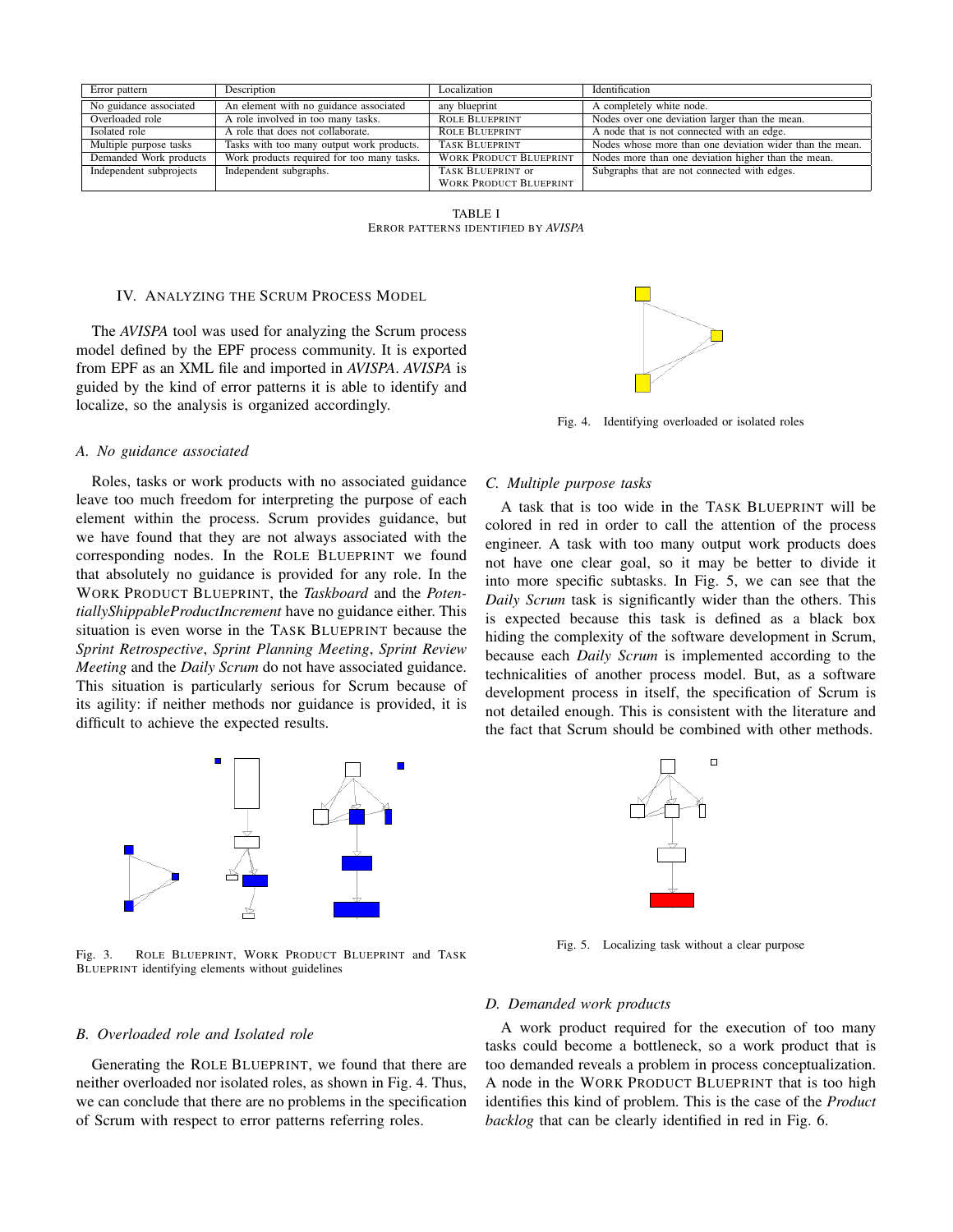

Fig. 6. Identifying work products that are too demanded

### *E. Independent subprojects*

Having independent subprojects reveals a misspecification in the process model because all tasks and work products should be useful for the project's goals, and as such they should be connected in the TASK BLUEPRINT and the WORK PRODUCT BLUEPRINT, respectively. This error pattern may be seen in either blueprint. In Fig. 7 we show how independent subgraphs have different colors in the WORK PRODUCT BLUEPRINT in the left, and in the TASK BLUEPRINT in the right for Scrum. The work product in yellow, *Potentially Shippable Product Increment*, belongs to an independent graph. This implies that this work product is neither defined as an input nor as an output of any task in Scrum. A similar situation occurs in the green task *Sprint Retrospective* that is disconnected in the TASK BLUEPRINT.



Fig. 7. Independent subprojects in the WORK PRODUCT BLUEPRINT and TASK BLUEPRINT

## V. ANALYSIS AND DISCUSSION

Some incompleteness were found in the specification of the Scrum process model. An improved version can be completed: (i) guidance available in the Scrum definition should be associated to each role; for instance *Product Backlog* Example, *Story Points* Key Concept and *Priorization of the Backlog* guideline should be associated to the Product Owner Role, and the *Taskboard* Work Product should be completed with a Taskboard example, and (ii) some tasks need to be completed associating them with their required and produced work products; for instance, because the *Sprint Burn Down* and the *Taskboard* Work Products are used and modified in the *Spring Retrospective* task, they need to be associated as input and output, respectively, and the *Potentially Shippable Product Increment* should be defined as an output of the *Sprint Review Meeting* task.

Both, the *Daily Scrum* task that was found to be defined with too little detail, and the *Product backlog* that was found to be too demanded, are consistent with the agile phylosophy behind Scrum, and should not be considered as errors. They are rather warnings that causion should be taken with them.

## VI. RELATED WORK

A close work by Osterweil and Wise [10] presents an analysis of Scrum using Little-JIL. This analysis determines a weak point when the product is integrated in each development work. So, because continuous integration is not part of Scrum, it can fall in long periods of development without integration, generating a bottleneck. Their approach consists of analyzing the whole process directly and this requires knowledge and experience for being effective, whereas *AVISPA* focuses in analyzing process models using a strategy based on metrics, a visual metaphor, and error patterns, and thus encapsulating the necessary knowledge. Therefore, our approach needs less experienced process engineers.

The Agile Software Solution Framework (ASSF) [11] has been used to evaluate Scrum along six aspects of an agile software development methodology: agility, process, people, product, tools and abstraction<sup>5</sup>. Their result shows that Scrum has a higher level of agility for its practices compared to other agile methods. The study realized with ASSF is orthogonal to ours. We focus on a widely used specification of Scrum, not on the benefit over other agile methods.

#### VII. CONCLUSIONS

A software process model definition can be left incomplete for different reasons, as is the case of some features of Scrum that need to be left as agile as possible. However, if a relevant principle of the process is not included, it could be applied in an inappropriate way. In this paper we have analyzed the Scrum process model with the AVISPA tool and we have found that the specification that is widely used by the community has been incompletely defined. This may explain, at least in part, the gap between the expected and the reported performance of Scrum.

We are currently applying AVISPA also for analyzing software process models that have been defined by Chilean companies. As part of this work we have been able to prove its usefulness for process engineers as a means for aiding their work mainly when the process evolves. We have also been able to validate and refine the error patterns that have been originally identified.

#### **REFERENCES**

[1] Silvia Teresita Acuña and Xavier Ferré. Software process modelling. In *World Multiconference on Systemics, Cybernetics and Informatics, ISAS-SCIs 2001, July 22-25, 2001, Orlando, Florida, USA, Proceedings, Volume I: Information Systems Development*, pages 237–242, 2001.

<sup>5</sup>ASSF is also employed to evaluate *Knowledge* and *IT governance*. We restrict the scope of our comparison to *Method core*.